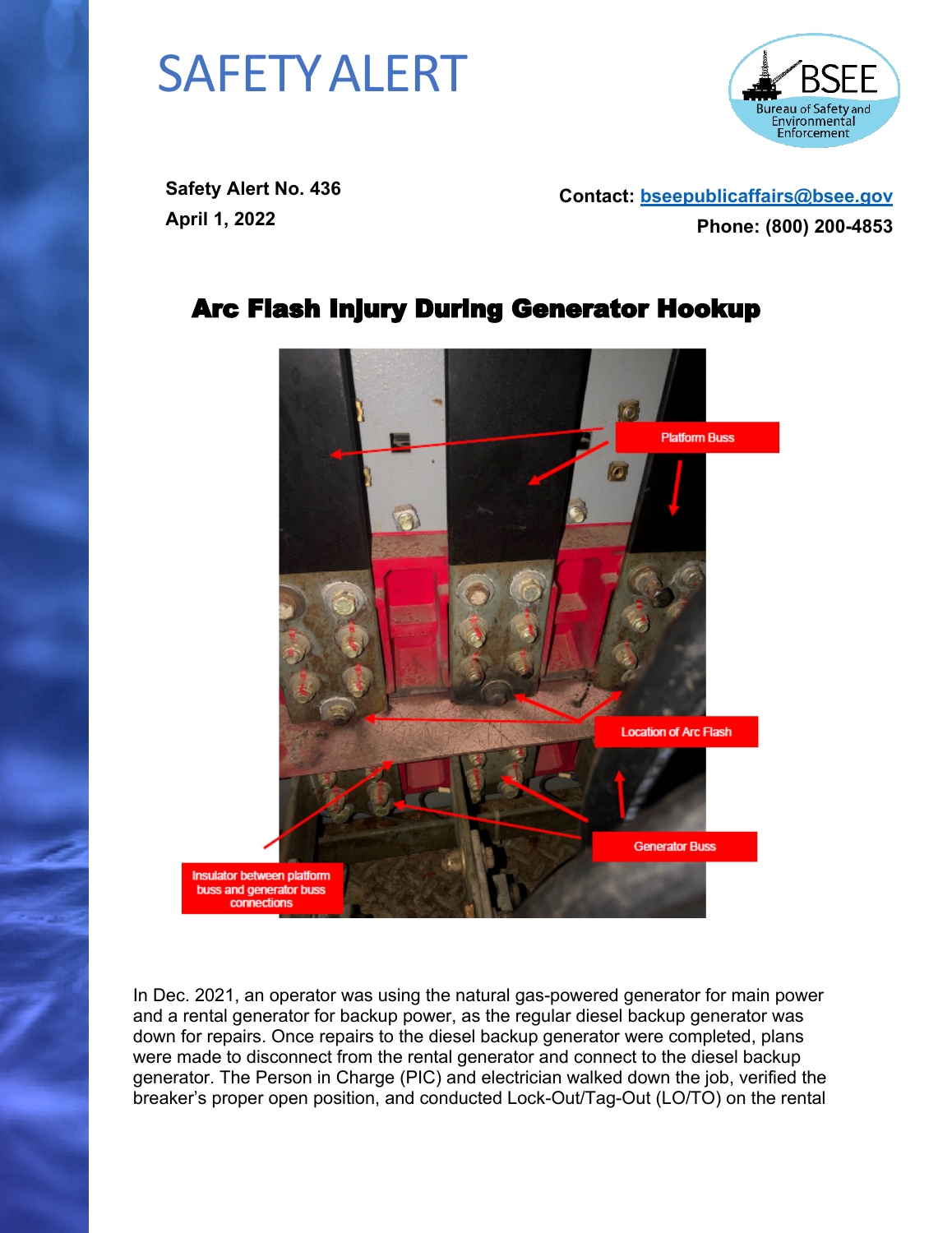generator. The PIC and electrician verified that the engine control switch on the diesel backup was in the proper position and verified the diesel backup breaker was also in the proper open position. The electrician checked all sides and contact surfaces on the bus to verify voltage to ensure that the job was safe to commence.

The electrician disconnected the rental generator cables and installed the first cable of the diesel backup generator. He then connected the next cable of the diesel backup to the bus. When the cable touched the attachment lug, an arc flash event occurred, which caused the main natural gas generator to shut down. Arc flash is a phenomenon where a flashover of electric current leaves its intended path and travels through the air from one conductor to another or to ground. As a result of the arc flash, the electrician received a second-degree burn to his arm. The job was stopped, and the electrician received treatment for his injury.

The investigation of the incident revealed that:

- · The electrician completed a Job Safety Analysis (JSA) for Daily Electrical Repairs but did not detail the work steps and hazards associated with disconnecting and reconnecting generator leads to a live bus.
- · The potential hazard of an arc flash was not addressed; therefore, proper Personal Protective Equipment (PPE) to protect personnel from arc flash was not donned.
- · The electrical cabinets where the cables connect did not have any markings to indicate an arc flash possibility.
- The LO/TO documents failed to indicate specific equipment that was being locked out.

The breaker for the diesel generator was a central safety element. This breaker is essential to allowing work to happen on a live bus. A third party analyzed the breaker as part of the investigation and their initial finding showed the following:

- · Main trip unit failed primary injection test
- · Damaged arc chutes
- High resistance in current path
- · Damaged wiring
- · Loose and missing hardware
- · Breaker had a crack in pole base that could allow voltage to leak to ground.

The breaker could not be isolated as the primary cause of the arc flash event, but it was a contributing cause to this incident.

## **Therefore, BSEE recommends that operators and contractors consider the following:**

- · Conducting proper JSA review and hazard assessment prior to commencing jobs that involve voltages greater than 50V. An independent hazard review with engineering should be considered for electrical work that is conducted infrequently.
- · Including arc flash as a safety topic and encouraging personnel participation by asking questions linked to identifying these hazards.